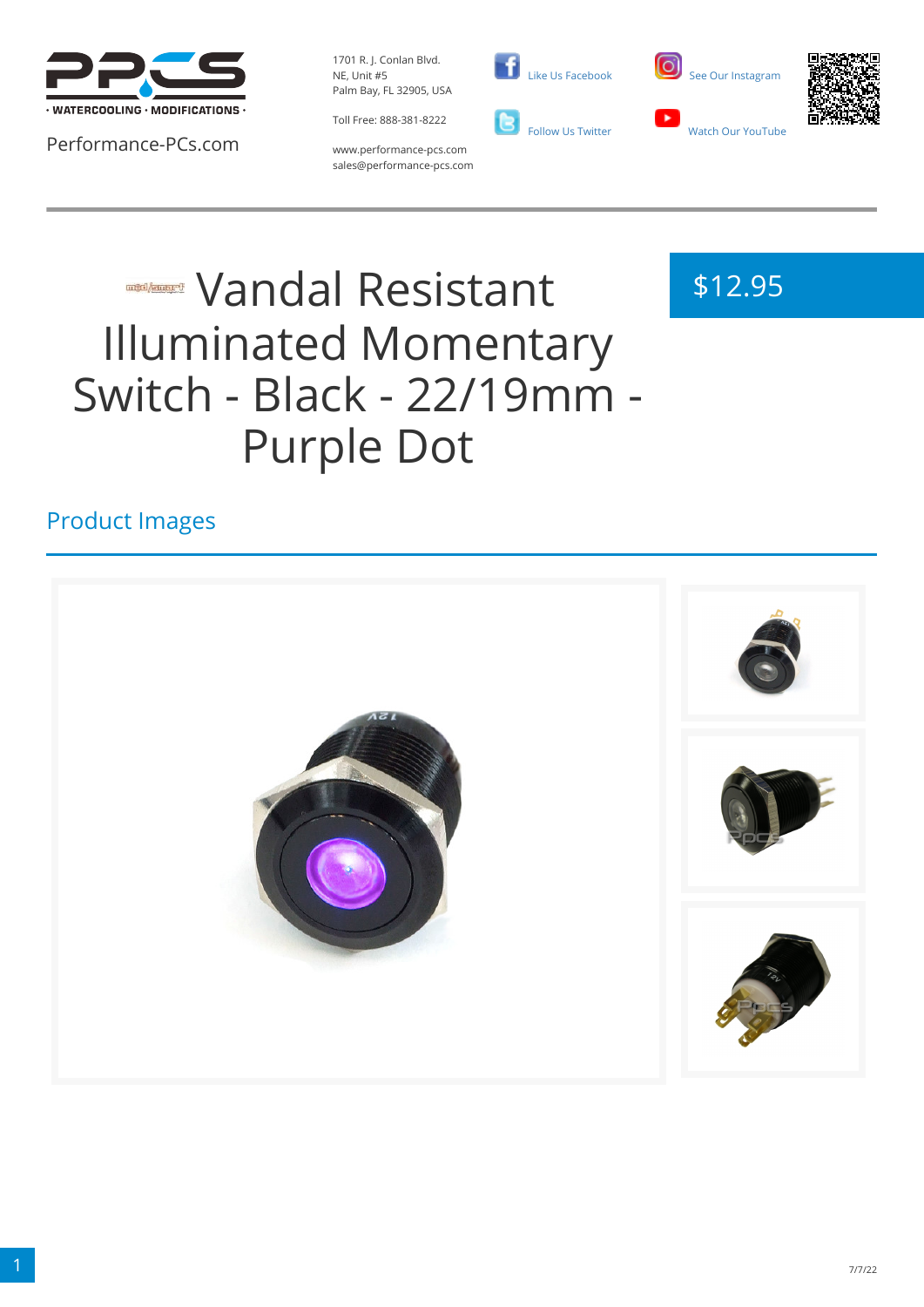

#### Short Description

The vandal resistant momentary on/off switch is the ideal switch for computer modding enthusiasts. A momentary switch is typically used for a PC's power and reset button. When turned on, the ring or dot around the push button illuminates in the specified color. Easy to install and will fit it many case switch holes, on a regular 3.5 or 5.25 inch bay cover, or wherever you chose to mount it.

## Description

The vandal resistant momentary on/off switch is the ideal switch for computer modding enthusiasts. A momentary switch is typically used for a PC's power and reset button. When turned on, the ring or dot around the push button illuminates in the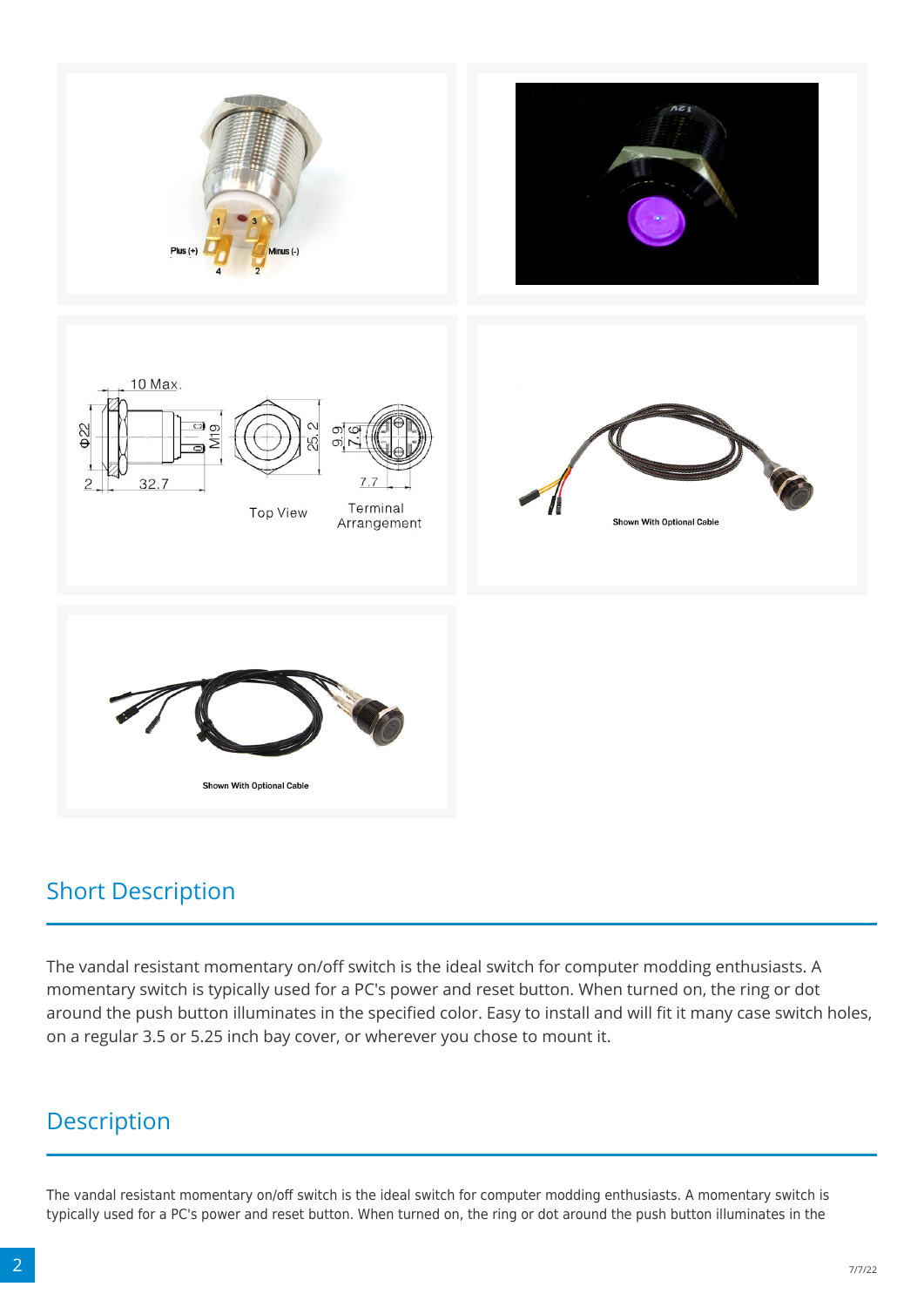specified color. Easy to install and will fit it many case switch holes, on a regular 3.5 or 5.25 inch bay cover, or wherever you chose to mount it.

Manufactured from aluminum, this extensive range of vandal resistant security switches are designed for use in potentially hostile environments, such as access control applications, auto, truck, outdoor, marine use, or, in the case of PC modders, powering up your case to "on" or for use as a computer reset button.

This is a bare switch only and will need wiring to be able to use. Optional cable harness' can be ordered along with the switch. Wiring instructions are included.

#### Features

- Front Panel Mounting
- Ring or Dot Illuminated
- 22mm bezel diameter
- 19mm shaft (install) diameter
- S.P. Push to Make
- 50mA, 24V dc contact rating Switch
- Bright Daylight LEDs
- Separate LED Terminals

### Specifications

- Terminations: (2.8mm tabs)
- Switching: S.P. Push to make, tactile S.P.or Push/Latch
- Max. Rating: 50mA, 24V d.c. switch
- Contact Resistance: <100mΩ.
- Insulation Resistance: >103 M $\Omega$ .
- Dielectric Strength: Contact to Panel >2.0kV
- Contact to Contact 1500V Contact
- Operating Temp. Range: .30C to +70C
- Sealing (Front of panel only): Protection Classification: IP66 EN60529
- Materials: Switch assembly: V-0 rated Polyamide (Nylon) Tags: Copper Alloy Terminals: Copper Alloy Switch Body & Button: Aluminum Lens and Lens Body: Polycarbonate O rings: Nitrile and Silicone Contact Plate: Gold Plated
- LEDs (ratings @ 20mA) Blue: 1500 mcd 3.0-12.0 V

NOTE: LED is rated for 3.0-12.0 Volts and the motherboard LED headers are 3.3V. This is acceptable

All switches are tested in house before shipment. Absolutely NO returns of switches that have a burnt out LED!